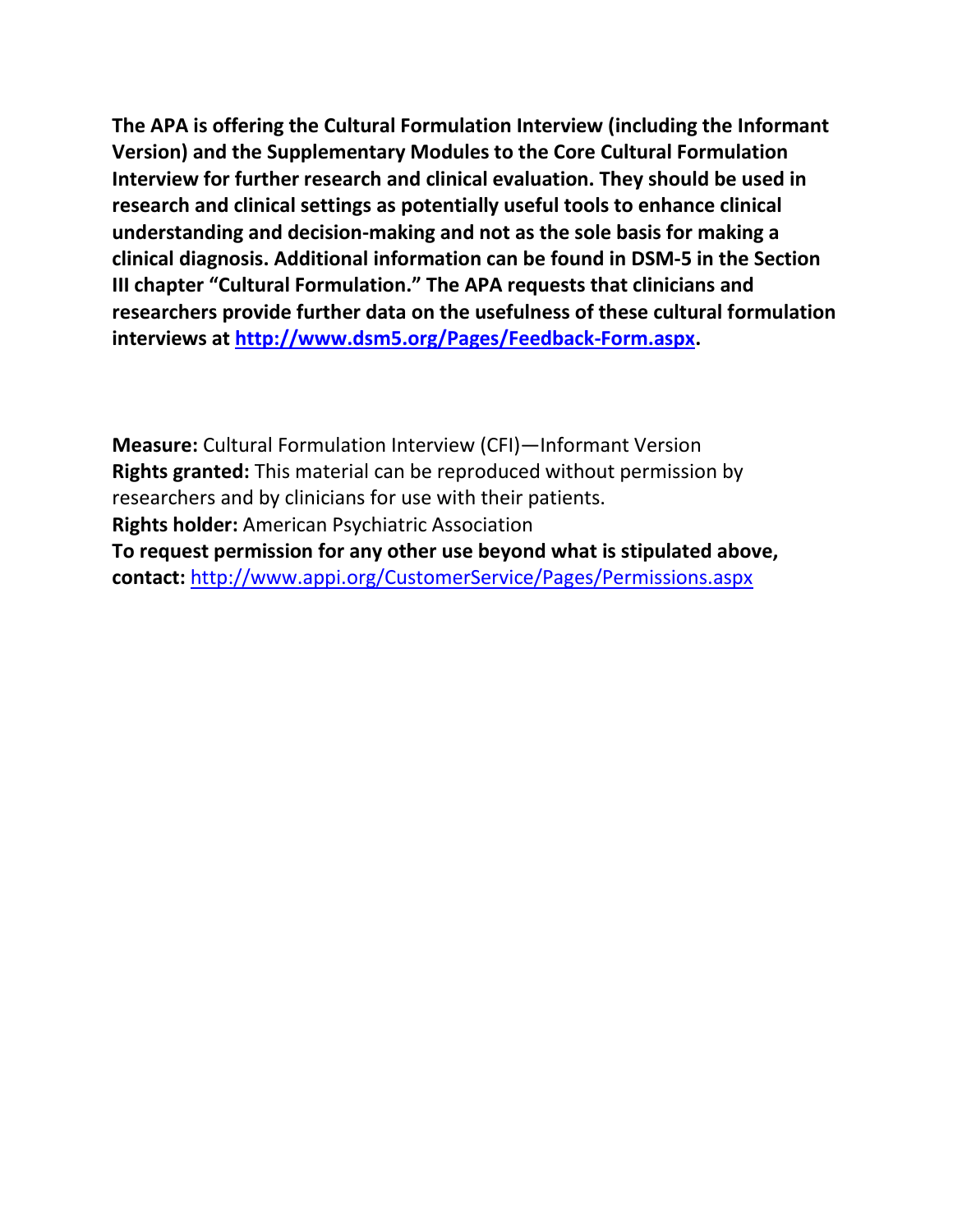## **Cultural Formulation Interview (CFI)—Informant Version**

| <b>GUIDE TO INTERVIEWER</b>                                                                                                                                                                                                                                                                                         | INSTRUCTIONS TO THE INTERVIEWER ARE ITALICIZED.                                                                                                                                                                                                                                                                                                                                                        |  |  |
|---------------------------------------------------------------------------------------------------------------------------------------------------------------------------------------------------------------------------------------------------------------------------------------------------------------------|--------------------------------------------------------------------------------------------------------------------------------------------------------------------------------------------------------------------------------------------------------------------------------------------------------------------------------------------------------------------------------------------------------|--|--|
| The following questions aim to clarify key aspects of the<br>presenting clinical problem from the informant's point<br>of view. This includes the problem's meaning, potential<br>sources of help, and expectations for services.                                                                                   | <b>INTRODUCTION FOR THE INFORMANT:</b><br>I would like to understand the problems that bring your family<br>member/friend here so that I can help you and him/her more ef-<br>fectively. I want to know about your experience and ideas. I will ask<br>some questions about what is going on and how you and your<br>family member/friend are dealing with it. There are no right or<br>wrong answers. |  |  |
|                                                                                                                                                                                                                                                                                                                     | <b>RELATIONSHIP WITH THE PATIENT</b>                                                                                                                                                                                                                                                                                                                                                                   |  |  |
| Clarify the informant's relationship with the individual<br>and/or the individual's family.                                                                                                                                                                                                                         | 1. How would you describe your relationship to [INDIVIDUAL OR<br>TO FAMILY]?<br>PROBE IF NOT CLEAR:<br>How often do you see [INDIVIDUAL]?                                                                                                                                                                                                                                                              |  |  |
| <b>CULTURAL DEFINITION OF THE PROBLEM</b>                                                                                                                                                                                                                                                                           |                                                                                                                                                                                                                                                                                                                                                                                                        |  |  |
| Elicit the informant's view of core problems and key<br>concerns.<br>Focus on the informant's way of understanding the<br>individual's problem.<br>Use the term, expression, or brief description elicited in<br>question 1 to identify the problem in subsequent<br>questions (e.g., "her conflict with her son"). | 2. What brings your family member/friend here today?<br>IF INFORMANT GIVES FEW DETAILS OR ONLY MENTIONS<br>SYMPTOMS OR A MEDICAL DIAGNOSIS, PROBE:<br>People often understand problems in their own way, which may<br>be similar or different from how doctors describe the problem.<br>How would you describe [INDIVIDUAL'S] problem?                                                                 |  |  |
| Ask how informant frames the problem for members of<br>the social network.                                                                                                                                                                                                                                          | Sometimes people have different ways of describing the problem<br>3.<br>to family, friends, or others in their community. How would you<br>describe [INDIVIDUAL'S] problem to them?                                                                                                                                                                                                                    |  |  |
| Focus on the aspects of the problem that matter most to<br>the informant.                                                                                                                                                                                                                                           | 4. What troubles you most about [INDIVIDUAL'S] problem?                                                                                                                                                                                                                                                                                                                                                |  |  |
| CULTURAL PERCEPTIONS OF CAUSE, CONTEXT, AND SUPPORT                                                                                                                                                                                                                                                                 |                                                                                                                                                                                                                                                                                                                                                                                                        |  |  |
|                                                                                                                                                                                                                                                                                                                     | <b>CAUSES</b>                                                                                                                                                                                                                                                                                                                                                                                          |  |  |
| This question indicates the meaning of the condition for<br>the informant, which may be relevant for clinical care.<br>Note that informants may identify multiple causes de-                                                                                                                                        | Why do you think this is happening to [INDIVIDUAL]? What do<br>5.<br>you think are the causes of his/her [PROBLEM]?<br>PROMPT FURTHER IF REQUIRED:                                                                                                                                                                                                                                                     |  |  |

| pending on the facet of the problem they are consid-<br>ering. | Some people may explain the problem as the result of bad things<br>that happen in their life, problems with others, a physical illness, a<br>spiritual reason, or many other causes. |
|----------------------------------------------------------------|--------------------------------------------------------------------------------------------------------------------------------------------------------------------------------------|
|----------------------------------------------------------------|--------------------------------------------------------------------------------------------------------------------------------------------------------------------------------------|

*Focus on the views of members of the individual's social network. These may be diverse and vary from the informant's.* 6. What do others in [INDIVIDUAL'S] family, his/her friends, or others in the community think is causing [INDIVIDUAL'S] [PROBLEM]?

Copyright © 2013 American Psychiatric Association. All Rights Reserved.

This material can be reproduced without permission by researchers and by clinicians for use with their patients.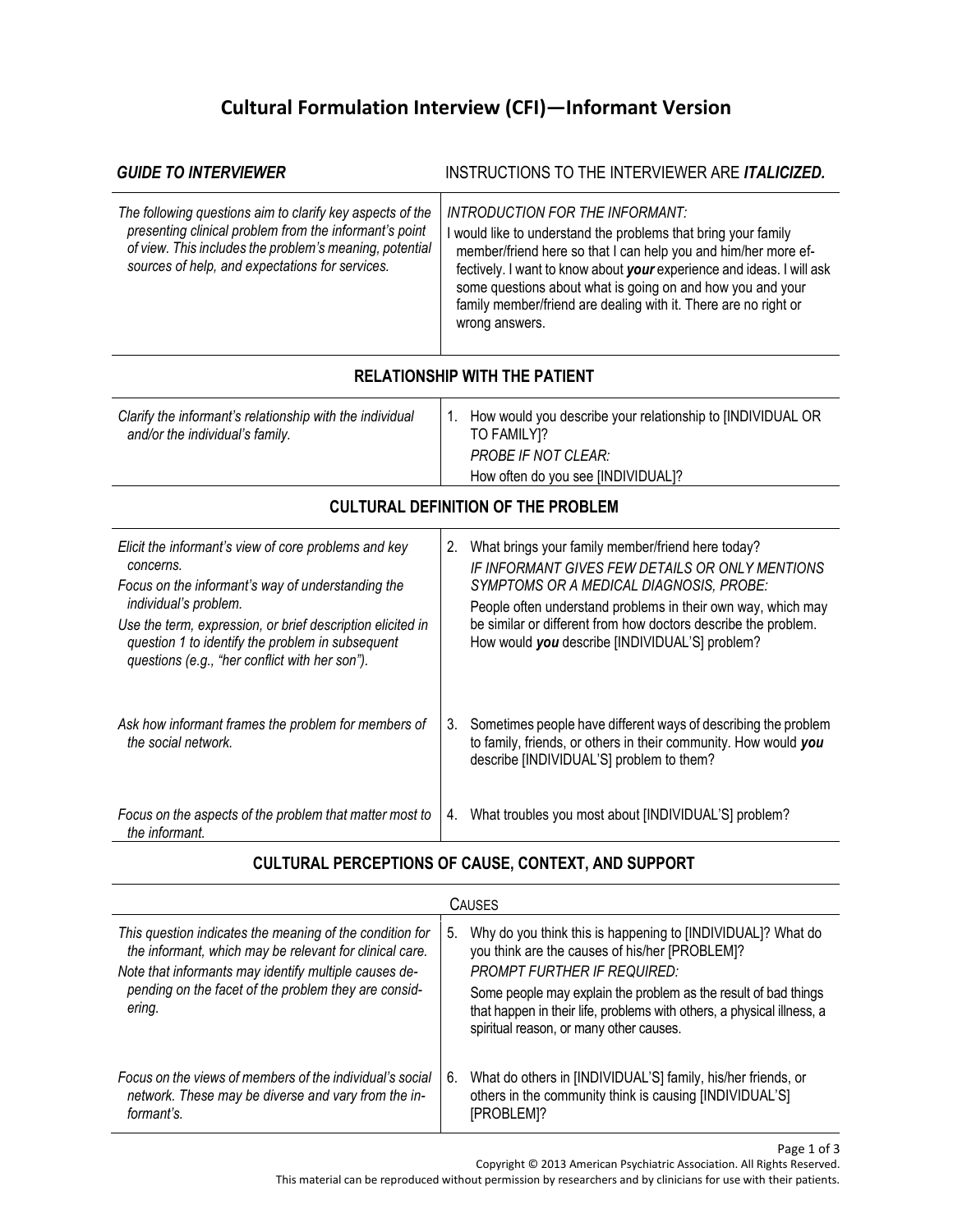| <b>STRESSORS AND SUPPORTS</b>                                                                                                                                                                                                |             |                                                                                                                                                                                                                                                                                                                                                        |
|------------------------------------------------------------------------------------------------------------------------------------------------------------------------------------------------------------------------------|-------------|--------------------------------------------------------------------------------------------------------------------------------------------------------------------------------------------------------------------------------------------------------------------------------------------------------------------------------------------------------|
| Elicit information on the individual's life context, focusing<br>on resources, social supports, and resilience. May<br>also probe other supports (e.g., from co-workers, from<br>participation in religion or spirituality). | $7_{\cdot}$ | Are there any kinds of supports that make his/her [PROBLEM]<br>better, such as from family, friends, or others?                                                                                                                                                                                                                                        |
| Focus on stressful aspects of the individual's environment.<br>Can also probe, e.g., relationship problems, difficulties at<br>work or school, or discrimination.                                                            | 8.          | Are there any kinds of stresses that make his/her [PROBLEM]<br>worse, such as difficulties with money, or family problems?                                                                                                                                                                                                                             |
| <b>ROLE OF CULTURAL IDENTITY</b>                                                                                                                                                                                             |             |                                                                                                                                                                                                                                                                                                                                                        |
|                                                                                                                                                                                                                              |             | Sometimes, aspects of people's background or identity can make<br>the [PROBLEM] better or worse. By background or identity, I<br>mean, for example, the communities you belong to, the languages<br>you speak, where you or your family are from, your race or ethnic<br>background, your gender or sexual orientation, and your faith or<br>religion. |
| Ask the informant to reflect on the most salient elements of<br>the individual's cultural identity. Use this information to<br>tailor questions 10-11 as needed.                                                             | 9.          | For you, what are the most important aspects of [INDIVIDUAL'S]<br>background or identity?                                                                                                                                                                                                                                                              |
| Elicit aspects of identity that make the problem better or<br>worse.<br>Probe as needed (e.g., clinical worsening as a result of<br>discrimination due to migration status, race/ethnicity,<br>or sexual orientation).       |             | 10. Are there any aspects of [INDIVIDUAL'S] background or identity<br>that make a difference to his/her [PROBLEM]?                                                                                                                                                                                                                                     |
| Probe as needed (e.g., migration-related problems;<br>conflict across generations or due to gender roles).                                                                                                                   |             | 11. Are there any aspects of [INDIVIDUAL'S] background or identity<br>that are causing other concerns or difficulties for him/her?                                                                                                                                                                                                                     |

| <b>SELF-COPING</b>                                                                                                                                                                                                                                                                                                                                                 |                                                                                                                                                                                                                                                                                                                                                                                      |  |
|--------------------------------------------------------------------------------------------------------------------------------------------------------------------------------------------------------------------------------------------------------------------------------------------------------------------------------------------------------------------|--------------------------------------------------------------------------------------------------------------------------------------------------------------------------------------------------------------------------------------------------------------------------------------------------------------------------------------------------------------------------------------|--|
| Clarify individual's self-coping for the -problem.                                                                                                                                                                                                                                                                                                                 | 12. Sometimes people have various ways of dealing with problems<br>like [PROBLEM]. What has [INDIVIDUAL] done on his/her own<br>to cope with his/her [-PROBLEM]?                                                                                                                                                                                                                     |  |
| <b>PAST HELP SEEKING</b>                                                                                                                                                                                                                                                                                                                                           |                                                                                                                                                                                                                                                                                                                                                                                      |  |
| Elicit various sources of help (e.g., medical care, mental<br>health treatment, support groups, work-based coun-<br>seling, folk healing, religious or spiritual counseling,<br>other alternative healing).<br>Probe as needed (e.g., "What other sources of help has<br>he/she used?").<br>Clarify the individual's experience and regard for pre-<br>vious help. | 13. Often, people also look for help from many different sources,<br>including different kinds of doctors, helpers, or healers. In the<br>past, what kinds of treatment, help, advice, or healing has [IN-<br>DIVIDUAL] sought for his/her [PROBLEM]?<br>PROBE IF DOES NOT DESCRIBE USEFULNESS OF HELP<br>RECEIVED:<br>What types of help or treatment were most useful? Not useful? |  |

## **CULTURAL FACTORS AFFECTING SELF-COPING AND PAST HELP SEEKING**